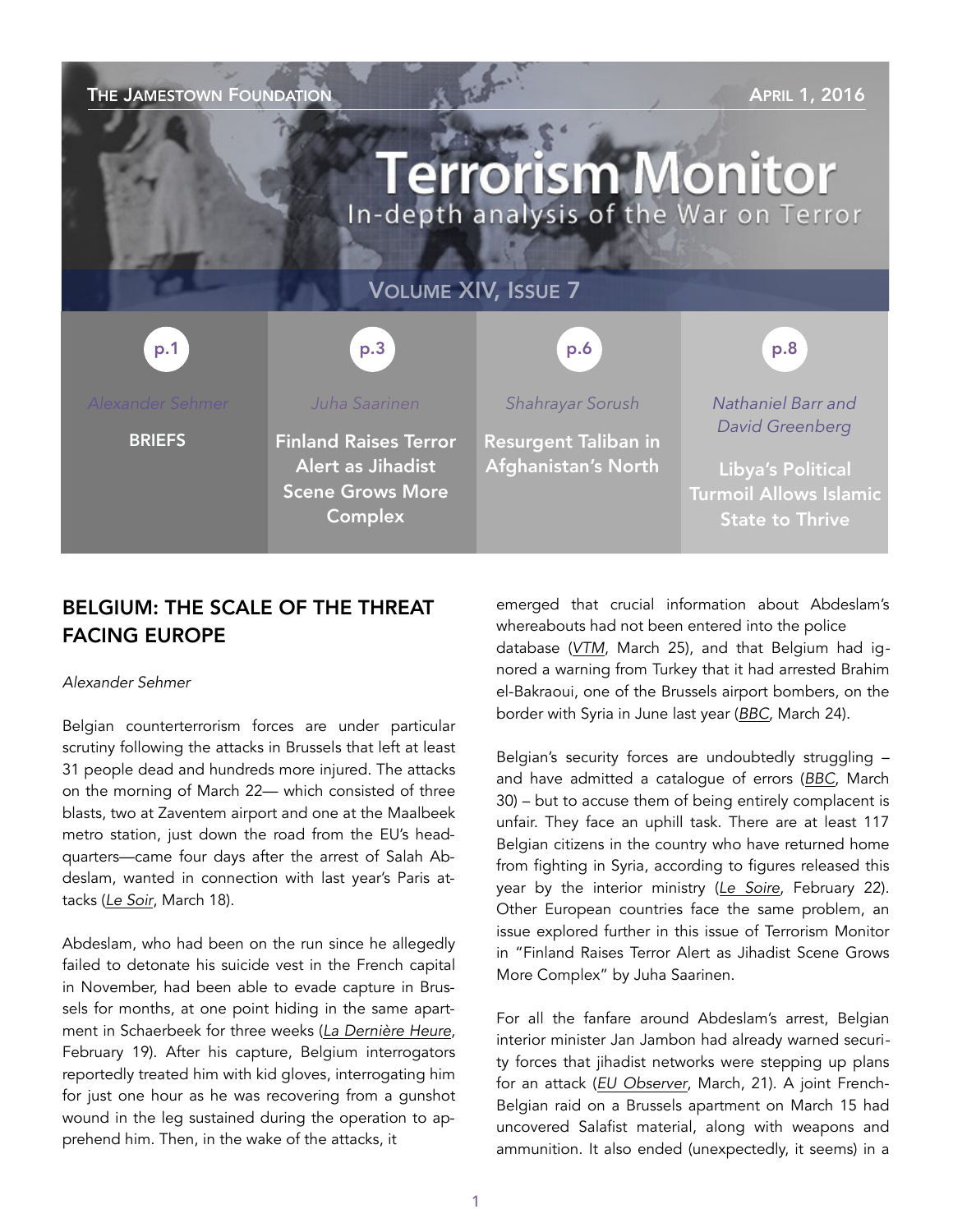shootout in which another Islamic State (IS) operative in Europe connected to the Paris attacks—an Algerian named Mohamed Belkaid—was killed.

Under pressure in Iraq and Syria, IS has promised further assaults on Europe. Germany, which made at least two arrests in the days following the Brussels attacks, has grown increasingly nervous since the events in Paris (*[Deutsche Welle](http://www.dw.com/en/italy-arrests-algerian-suspect-wanted-in-belgian-attacks-probe/a-19144500)*, March 26). A day after the Brussels attacks, the pro-IS Wafa Media Foundation published a message in which it promised, in typically verbose fashion, to plunge all of Europe into a "black nightmare" and went on to direct comments at UK Prime Minister David Cameron.

The events in Brussels have led to an inevitable wave of arrests across the continent. The issue may lie less in the complacency of the Belgian authorities, and more in the extent of the counterterrorism task facing Europe's capitals.

# ALGERIA: AQIM TARGETS FOREIGN **COMPANIES**

#### *Alexander Sehmer*

Al-Qaeda in the Islamic Maghreb (AQIM) has claimed responsibility for a rocket attack on Algeria's In Salah gas field. At 6:00am on March 18, three rockets hit the facility in Krechba in the desert region of Ain Saleh, though there were no injuries and the attack caused no damage according to Statoil and BP, the oil companies that run the facility alongside Algeria's Sonatrach.

The In Salah attack is the first assault on an oil and gas facility in Algeria since In Amenas in 2013, but seems to have been much less ambitious in scale. The In Amenas attack saw gunmen led by Mokhtar Belmokhtar seize the facility – also run by BP and Statoil – and subsequently hold hundreds of workers hostage. At least 40 people lost their lives, including those who were killed when the Algerian army mounted a rescue operation. The event led to a great deal of soul searching, not just on the part of Algeria; in the UK, an inquest strongly criticized BP for not taking adequate security precautions (*[The Guardian](http://www.theguardian.com/world/2015/feb/26/in-amenas-murders-coroner-finds-algerian-gas-plant-had-security-flaws)*, February 26, 2015).

The response this time seems to have been better organized. The Algerian military reacted quickly, surrounding the plant and mounting an operation around the gas field, reportedly killing four militants (*[Alalam](http://en.alalam.ir/news/1800787)*, March 21), and wounding another three (*[PressTV](http://www.presstv.ir/Detail/2016/03/20/456766/Algeria-alQaeda-Krechba-Ain-Saleh--Abdelaziz-Bouteflika-BP)*, March 20). In the meantime, both BP and Statoil withdrew their employees from the field, leaving the operation of the plant to Sonatrach's Algerian staff. Sonatrach confirmed its staff were keeping the plant running following a temporary shutdown during the attack, adding that, in fact, production had since increased (*[Algeria Press Service](http://www.aps.dz/en/economy/11609-sonatrach-personnel-continue-to-ensure-production-in-krechba-gas-field)*, March 22).

AQIM's targeting of foreign companies and Algeria's gas facilities is a strike at an economic nerve, but its statement on the attack that its fighters had used 130mm rockets to target "the Crusader BP, the plunderer of our wealth" (*[TSA](http://www.tsa-algerie.com/20160318/al-qaida-maghreb-revendique-lattaque-contre-site-gazier-pres-din-amenas/)*, March 18) may also be designed to cultivate local grievances about the exploitation of natural resources. Unconnected with BP's project, In Salah was the scene of protests against shale gas exploration in 2014, where demonstrators complained the process was contaminating the water supply. By January 2015, there were reports of a 15,000-strong demonstration, with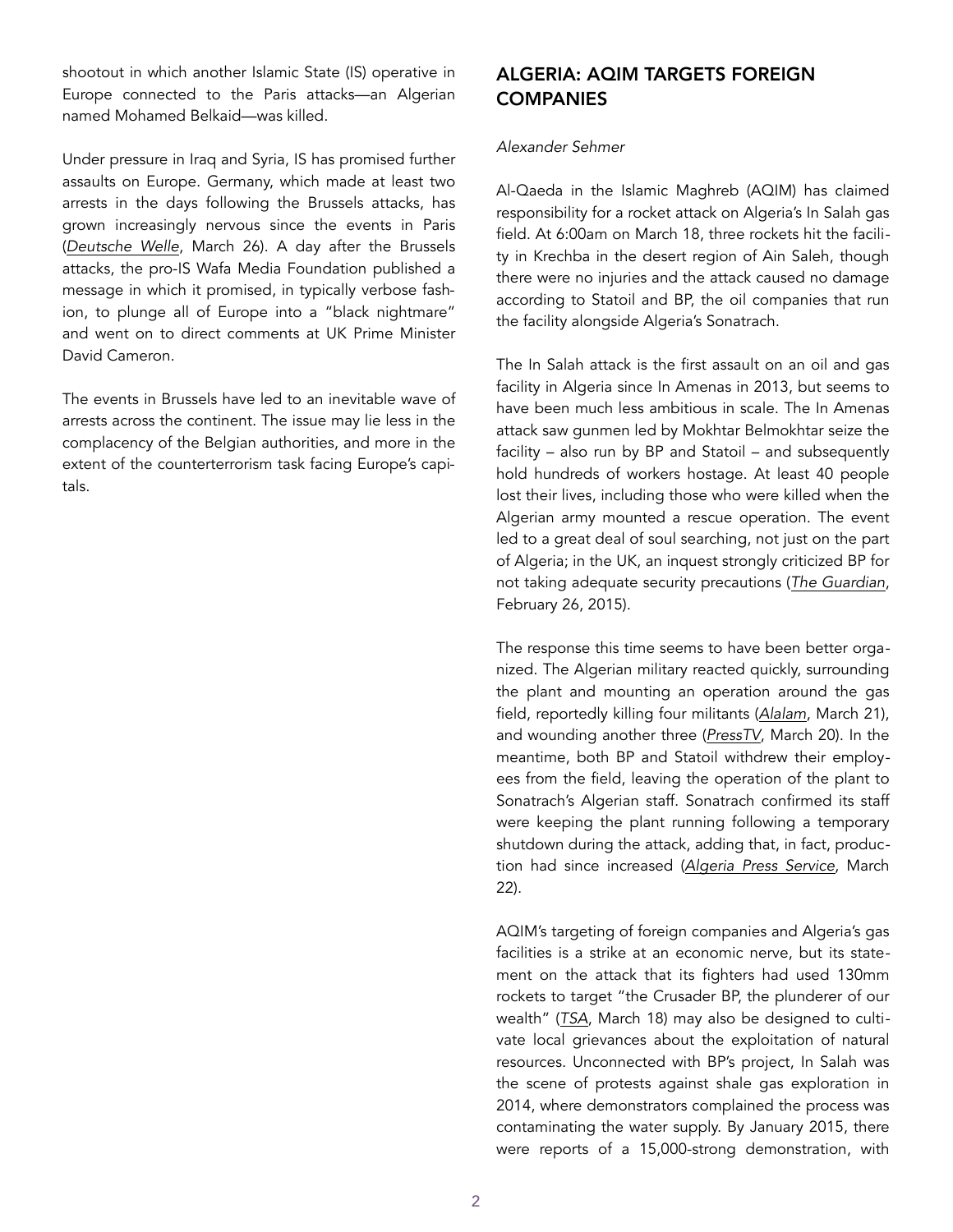further protests in Tamanrasset, Ouargla, and even in the capital city of Algiers (*[The New Arab](https://www.alaraby.co.uk/english/politics/2015/3/18/shale-gas-protesters-defy-algiers-iron-grip)*, March 17), leading eventually to the downfall of then minister of energy and mines, Youcef Yousfi (*[Le Monde](http://www.lemonde.fr/afrique/article/2015/05/15/algerie-l-exploitation-controversee-du-gaz-de-schiste-fait-tomber-le-ministre-de-l-energie_4634102_3212.html#o1MxPBxgO0Fx5Tl1.99)*, May 15, 2015).

# Finland Raises Terror Alert as Jihadist Scene Grows More **Complex**

#### *Juha Saarinen*

Finland elevated its terrorism threat assessment for the second time in 18 months in November of 2015. According to the Finnish Security Intelligence Service (FSIS) the terrorist threat against Finland is increasingly complex—and while the threat of "structured attacks by terrorist organizations" remains low by the FSIS assessment—the risk posed by "individual terrorist actions" is rising.

This is only the second time that the FSIS has elevated the country's security alert. It came ten days ahead of the Paris attacks in which 130 people were killed, and several months before the recent events in Brussels that have left Europe once again on-edge.

The FSIS's assessment is a result of three key developments:

## Changing Social Landscape

Finland's jihadist scene has been evolving since the outbreak of Syria's civil war and the rise of the Islamic State (IS). Although there are no public estimates on the number of radicalized Muslims in Finland, the number of individuals of concern to security services due to their conduct (as opposed to their politics) has risen from just a handful in late 2010 to more than 300 as of 2015 (*[Savon Sanomat](http://www.savonsanomat.fi/kotimaa/Supon-etsiv%25C3%25A4t-yli-300-henkil%25C3%25B6n-kannoilla/520535?pwbi=21523ea609dbe7d696e7796098e9b47d)*, February 2, 2015). Finland's jihadist scene is not monolithic; individuals have been linked to a range of violent Islamist non-state actors, but most recent activity is connected to the jihadist insurgencies in Syria, Iraq, and—albeit to a lesser extent—Somalia.

Aside from the increasing number of "individuals of concern," Finland's jihadist scene is developing in other ways. In 2014, the FSIS observed signs of "multi-ethnic [radical Islamist networks" forming in Finland \(](http://www.mtv.fi/uutiset/rikos/artikkeli/supo--syyrian-suomalaisjihadisteissa-muhii-terrorismiongelma/3054862)*MTV Uutiset*, March 5, 2014). According to the latest threat assessments, jihadist "support groups" had been established in an attempt to recruit and radicalize individuals. One such support group is an Ansar al-Islam spinoff known as Rawti Shax and Didinwe, which was targeted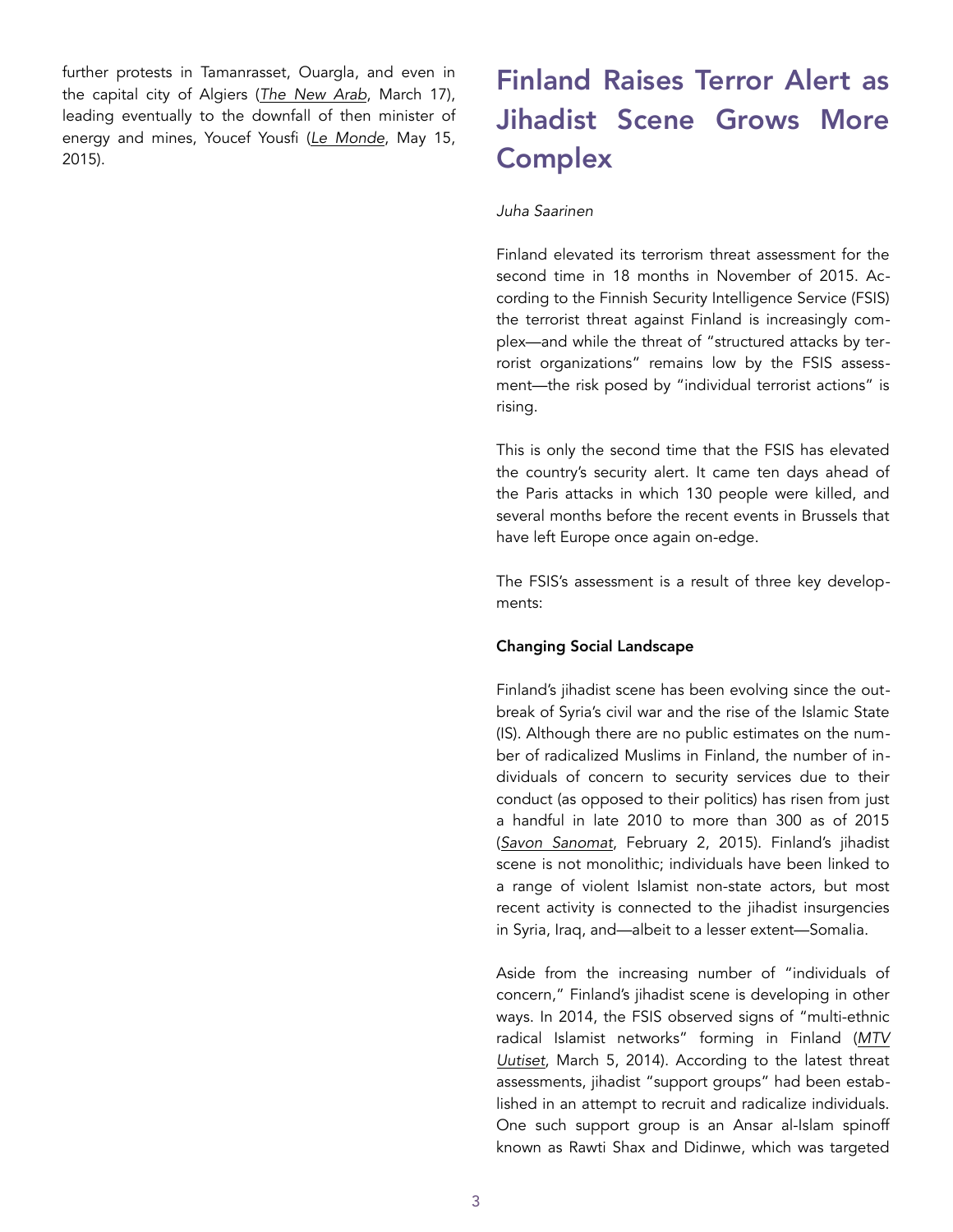in a Europe-wide counterterrorism operation in mid-November 2015. At least three individuals from Finland [connected to this group had fought with IS \(](http://www.hs.fi/ulkomaat/a1447302121395)*Helsingin Sanomat*, November 12, 2015).

## Extended Jihadist Networks

By late 2015, at least 70 adult individuals from Finland had travelled to Syria and Iraq, the majority seeking to join jihadist groups, according to an interior ministry report. The current number—including juveniles—is likely somewhere between 80 and 120. [1] Of further concern to the Finnish security services are the approximately 20 militants that have returned home, according to an official estimate that appears to have remained unchanged since at least late 2014 (see *[Yle Uutiset](http://yle.fi/uutiset/supo_syyriasta_palannut_noin_20_ihmista_suomeen/7526501)*, October 13, 2014; *[Iltalehti](http://www.iltalehti.fi/uutiset/2015111720681924_uu.shtml)*, November 17, 2015). [2]

This increased flow of individuals to-and-from the conflict zones means jihadist groups abroad, particularly IS, increasingly have better knowledge of Finland's domestic Islamist networks. Those who join IS in conflict zones are able to pass on their contacts with extremist individuals and support networks operating within their home country's borders, increasing the interconnectedness of Finland's home-grown jihadists with militant actors abroad.

Fighters returning to Finland with training and stories of supposed battlefield heroism are further able to expand the Finnish radical Islamist scene by recruiting members within their immediate social circles. Indeed, the impact of these social connections—whether through marriage or friendship—is visible in the mobilization patterns of Finnish jihadists and their supporters, particularly those who have traveled from the Helsinki metropolitan region (*[The Ulkopolitist](http://ulkopolitist.fi/2015/03/10/vakivaltainen-islamismi-ja-sosiaaliset-verkostot/)*, March 10, 2015).

The lack of information on returnees and their condition—whether they return traumatized and disillusioned or remain dangerous and radicalized—makes it difficult to analyze the extent of the threat, but the potential of returning foreign fighters seeking to engage in terrorist activities in Finland or elsewhere in Europe is not one the security services are willing to exclude.

## Influx of Asylum Seekers

The third issue, and one that has had significant impact on much of the European Union, is the unprecedented number of asylum seekers who have arrived in Europe since 2015, many hailing from Syria, Iraq and Afghanistan.

According to figures from the Interior Ministry, over the last decade, Finland has received somewhere between 1,500 to 6,000 refugees. In 2015, however, Finland received more than 32,000 asylum seekers, stoking fears among Finns that dangerous individuals, particularly those linked to IS, may disguise themselves as refugees to infiltrate the country. In that particular vein, two Iraqis were arrested upon their arrival in Finland in late 2015 [following a tip-off from other asylum-seekers \(](http://gamla.hbl.fi/nyheter/2015-12-10/781829/mtv-asylsokande-misstankts-mord)*Hufvudstadsbladet*, December 10, 2015). They are suspected of participating in the June 2014 Camp Speicher massacre, in which IS fighters killed hundreds of Iraqi Shia soldiers.

While a senior interior ministry official recently assured the public that Finnish authorities are well informed about the background of every migrant, this is unlikely the case, as Finland lacks the infrastructure and resources to effectively process the influx (*[Verkkouutiset](http://www.verkkouutiset.fi/kotimaa/ps_mika_raatikainen_nerg-47681)*, March 9, 2016). However, according to the Interior Minister, Petteri Orpo, the authorities have identified few dozen individuals among the refugees arriving in Finland who have "connections to terrorism" (*[Savon Sanomat](http://www.savonsanomat.fi/kotimaa/Terroritaustaisia-henkil%25C3%25B6it%25C3%25A4-on-tullut-kymmeni%25C3%25A4-Suomeen-talven-aikana/749900)*, March 26, 2016). Finnish authorities face a considerable task in attempting to identify potentially dangerous individuals, as there is very little reliable information available on their activities in various conflict zones, and cooperation with government authorities in Syria, Iraq, or Afghanistan is fraught even at the best of times. Thus far, however, there have been no signs that IS is systemically using the flow to infiltrate Finland with its fighters.

Although the issue should be taken seriously, the shortterm security risk from asylum-seekers is likely low. It is a threat that increases enormously, however, if the new arrivals are integrated poorly. With inadequate integration, such individuals can become a promising target for those seeking to radicalize them. Indeed, there has been evidence that young individuals arriving in Finland as refugees are being targeted by jihadist recruiters (*[Helsingin Sanomat](http://www.hs.fi/kotimaa/a1443764751010)*, October 3, 2015; *[Yle Uutiset](http://yle.fi/uutiset/isis_haluaisi_minut__nain_taistelijoita_varvataan_suomessa/8066530)*, June 17, 2015).

Furthermore, the arrival of an unprecedented number of asylum-seekers has invigorated far-right groups. In Finland, this has resulted in the establishment of the socalled Soldiers of Odin, an anti-immigrant group formed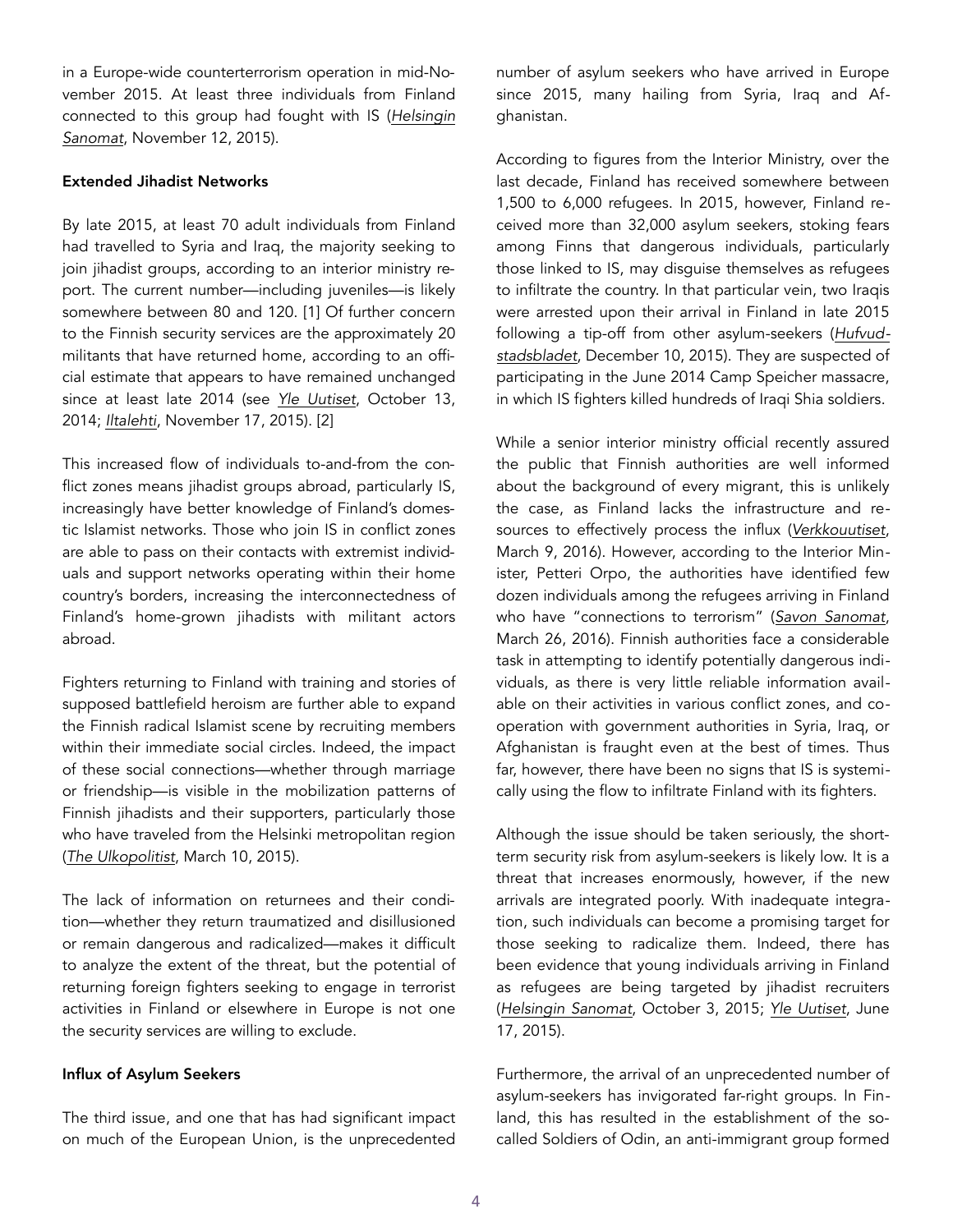in October 2015 that organizes street patrols, which it claims are intended to protect the public. The effect has been a further polarization of society's attitude towards migrants and refugees, with several reported attempted arson attacks on refugee centers.

#### Increased Threat

The jihadist milieu in Finland has undergone substantial development in the last few years, largely impacted by Syria's civil war, the rise of IS, and the subsequent flow of refugees to Europe. Not only is there an increasing number of individuals from Finland taking part in jihadist activities abroad, but Finnish-based groups have been established to support jihadist violence at home. The FSIS fears that if these emerging domestic groups are left to fester without intervention, they "may resort to operational actions."

The jihadist threat facing Finland—while still relatively low—has markedly increased in recent months and has become more complex and thereby more difficult to predict. It is a trend that is being seen elsewhere in Europe, and at present, there appear to be few successful efforts to tackle it. For Finland, where policymakers seek to take a proactive, precautionary approach, the question is rooted in the prevention of a developing jihadist scene and increasing levels of domestic jihadist activity.

*Juha Saarinen is a researcher focusing on violent Islamism and Middle Eastern politics. He currently works at the Finnish Middle East Consulting Group and the Centre for Research on Ethnic Relations and Nationalism at Helsinki University.*

Notes:

[1] Figures taken from Interior Ministry publication "Väkivaltaisen ekstremismin tilannekatsaus" (November 19, 2015).

[2] A report by the Soufan Group report on foreign fighters, published in December 2015, states the number of returnees to Finland was more than 25, reflecting the author's own findings on new returnees since late 2014. See *"Foreign Fighters: An Updated Assessment [of the Flow of Foreign Fighters to Syria and Iraq"](http://soufangroup.com/wp-content/uploads/2015/12/TSG_ForeignFightersUpdate1.pdf)* (December 2015).

For the full FSIS threat assessment (updated November [3, 2015\) referred to in this article, see "](http://www.supo.fi/counterterrorism/terrorism_threat_assessment)*Terrorism Threat Assessment 3.11.2015."*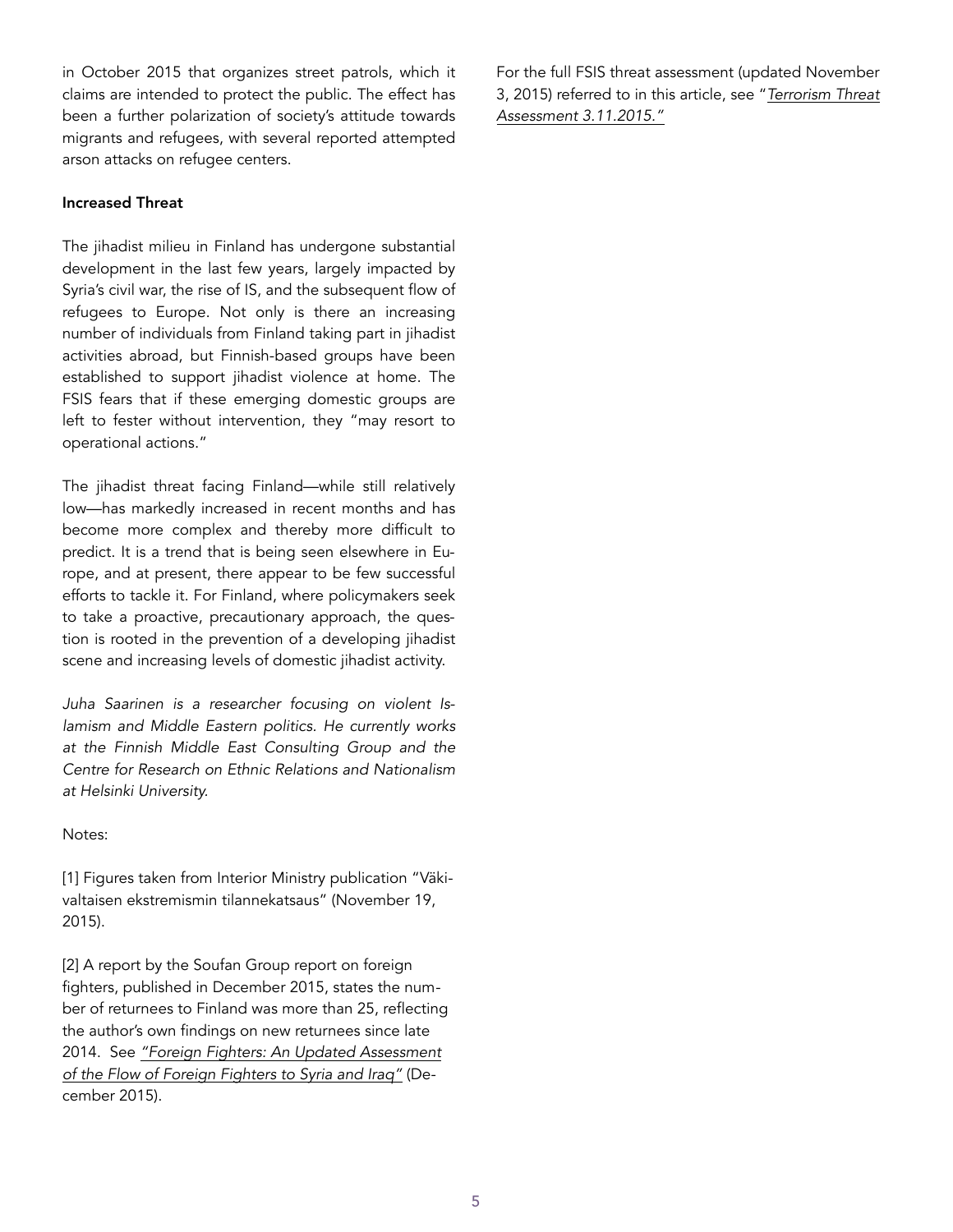# Resurgent Taliban in Afghanistan's North

## *Shahrayar Sorush*

Fighting in northern Afghanistan has continued throughout the end of 2015 and start of 2016, culminating in the temporary fall of the strategically important city of Kunduz. The capture of Kunduz, which came much to the shock of the Afghan government and the international community, is an indication of a resurgent Taliban, one whose recent successes are shifting the battlefield to the north of the country.

## The Capture of Kunduz

The Taliban's advances in the north have been relatively rapid, with fighters targeting the main electricity transmission lines from Uzbekistan to Afghanistan in the Dand-e-Ghori area of Baghlan province, an area considered to be the heartland for the insurgency's northern operations (*[Avapress](http://avapress.com/vdcbw8b8frhb59p.uiur.html)*, January 27, 2016). At the same time, the Taliban waged a series of offensives aimed at capturing Pole-Khomri, the capital city of Baghlan province, a strategic area that connects Kabul to northeastern Kunduz, Takhar, and Badkhshan provinces, as well as to the cities of Balkh and Faryab (*[BBC Persian](http://www.bbc.com/persian/afghanistan/2016/02/160208_k02-baghlan-fighting)*, February 8, 2016).

[Kunduz fell to the Taliban on September 28, 2015 \(](http://www.bbc.com/persian/afghanistan/2016/02/160208_k02-baghlan-fighting)*Firstpost*, October 12, 2015). While it took only days for government forces to recapture the city and deepen the government's control in its districts (Tasnimnews, September 26, 2015), the Taliban's victory was of vital strategic and symbolic importance to the group. Kunduz was the first city to fall at the hands of Mujahideen after [the Soviet withdrawal of Afghanistan in 1979 \(](http://khabarnama.net/blog/2016/02/23/time-for-peace-in-afghanistan/)*Khabarnama.net*, February 23, 2016). It was from there that the Mujahideen incepted their battle for control over the major cities, and eventually the capture of the capital city of Kabul.

## Battle for Baghlan

Five months after the fall of Kunduz, Taliban forces started to focus on Baghlan, another strategically-located province in northern Afghanistan. Following their eventual defeat in Kunduz, the Taliban began to build on their capabilities around Pole-Khomri. By February, Taliban fighters had established strongholds in Dand-e-Ghori area, in the west of Pole Khomri, in Dande Shahbuddin, in Kokchenar, and in nine other villages west of Pole-Khomri (*[BBC Persian](http://www.bbc.com/persian/afghanistan/2016/02/160208_k02-baghlan-fighting)*, February 8, 2016).

As they sought to expand their operations in the center of Balghan province, one of the Taliban's first moves was to blow up the main electricity transmission lines to Kabul, causing the capital to go dark. Government forces subsequently launched their offensives to clear the Taliban strongholds, recapturing these areas a month later (*[Iribnews](http://www.iribnews.ir/fa/news/1052826/%25D9%2585%25D9%2586%25D8%25B7%25D9%2582%25D9%2587-%25D8%25AF%25D9%2586%25D8%25AF-%25D8%25BA%25D9%2588%25D8%25B1%25DB%258C-%25D8%25A7%25D9%2581%25D8%25BA%25D8%25A7%25D9%2586%25D8%25B3%25D8%25AA%25D8%25A7%25D9%2586-%25D8%25A7%25D8%25B2-%25D8%25B7%25D8%25A7%25D9%2584%25D8%25A8%25D8%25A7%25D9%2586-%25D9%25BE%25D8%25B3-%25DA%25AF%25D8%25B1%25D9%2581%25D8%25AA%25D9%2587-%25D8%25B4%25D8%25AF)*, March 3, 2016).

While it lacks the symbolic significance, Baghlan is—like Kunduz—of strategic importance for the Taliban. It is linked to the main ports of Sherkhan in Kunduz, which connects Afghanistan to Tajikistan, Hairaton in Balkh province, which connects the country to Uzbekistan, and Aqina in Faryab, which connects to Turkmenistan. Road links from these locations pass through Baghlan and Salang on the way to Kabul, and from there, on to the borders with Pakistan and Iran. The cities' interconnectedness with other crucial locations poses a threat to the implementation of two key economic projects – TUTAP (the Turkmenistan, Uzbekistan, Tajikistan, Afghanistan and Pakistan power transmission project), funded by the Asian Development Bank, and the KASA-1000 electricity transmission project intended to supply Pakistan.

## Taliban and Islamic State in Faryab and Balkh

Since early 2015, there have been reports of insurgents seizing control of some of the more remote rural districts of the northwestern province of Faryab. The area has been the focus of insurgents since 2007, when newlyemerged Taliban groups were expanding their areas of operation from southern Afghanistan to western and northwestern regions of the country.

Faryab is the powerbase of Afghanistan's current vice president, General Abdul Rashid Dostum, the anti-Taliban warlord who played a key role in Afghanistan's 1990s civil war. In August 2015, Dostum mounted an anti-Taliban operation becoming, with some fanfare, the first of Kabul's new political establishment to appear in military uniform (*[Etelatrooz](http://www.etilaatroz.com/34463)*, October 21, 2015). Since then, he has waged two other operations to clear Faryab from the Taliban, but each with little success.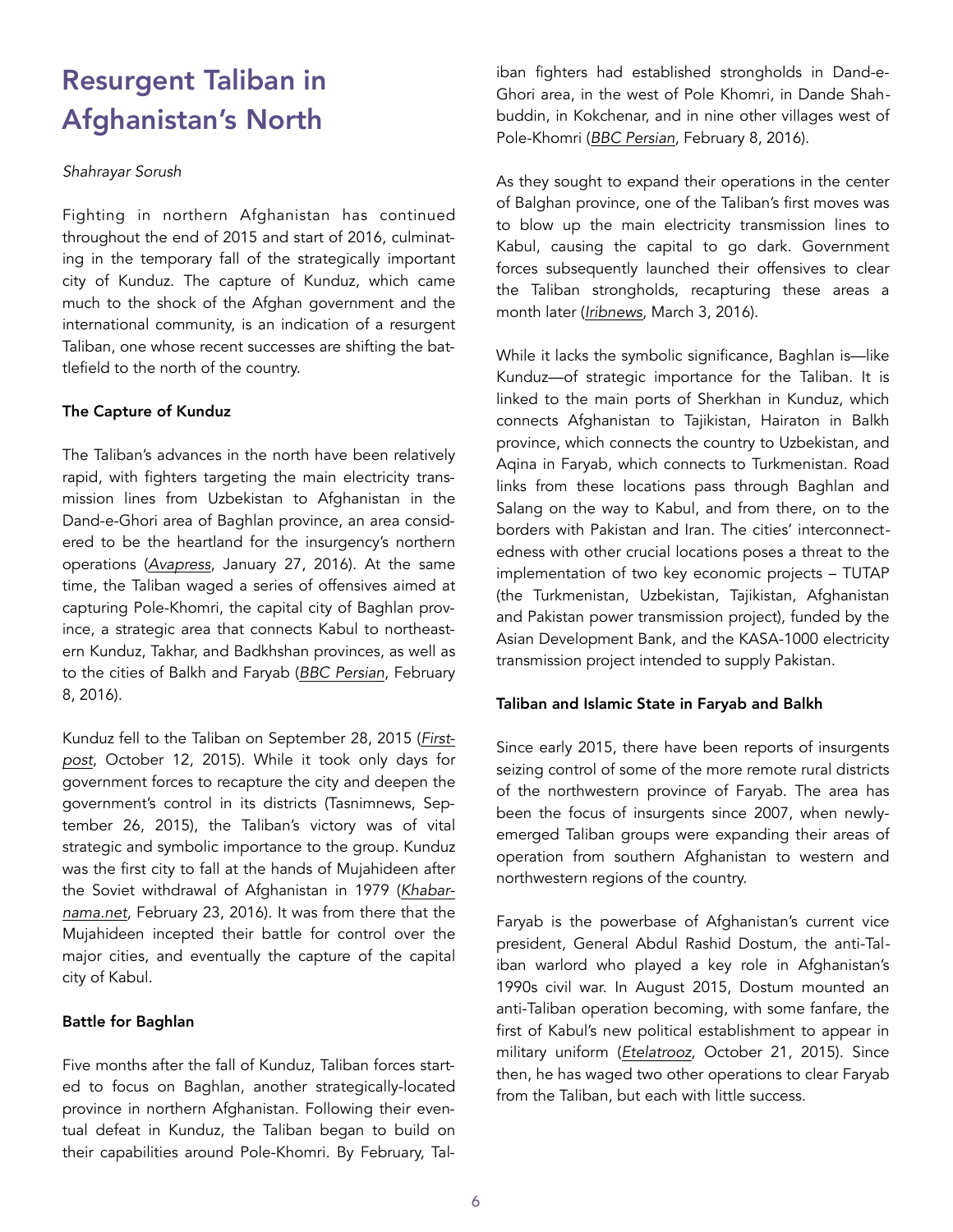At the time of Dostum's second operation in Faryab, the security situation had notably worsened, as the Taliban had begun abducting civilians accused of having ties to government. In February 2016, according to local government officials, Taliban fighters abducted passengers from two buses in the Jangal Bagh area of Andkhoi district, but later released them (*[Bokhdinews](http://www.bokhdinews.af/human-rights/22281-%25D8%25B7%25D8%25A7%25D9%2584%25D8%25A8%25D8%25A7%25D9%2586-%25D8%25AF%25D8%25B1-%25D9%2581%25D8%25A7%25D8%25B1%25DB%258C%25D8%25A7%25D8%25A8-%25D8%25B3%25D8%25B1%25D9%2586%25D8%25B4%25DB%258C%25D9%2586%25D8%25A7%25D9%2586-%25D8%25AF%25D9%2588-%25D9%2585%25D9%2588%25D8%25AA%25D8%25B1-%25D9%2585%25D8%25B3%25D8%25A7%25D9%2581%25D8%25B1%25DB%258C-%25D8%25B1%25D8%25A7-%25D8%25A8%25D9%2587-%25DA%25AF%25D8%25B1%25D9%2588%25DA%25AF%25D8%25A7%25D9%2586-%25DA%25AF%25D8%25B1%25D9%2581%25D8%25AA%25D9%2586%25D8%25AF)*, February 6, 2016). In another incident, Taliban fighters abducted around 100 civilians traveling from Faryab to Kabul in Khaja Sabzposh district, mortally shooting two but releasing the others (*[Shafaqna.com](http://af.shafaqna.com/FA/114985)*, February 26, 2016).

Meanwhile, Islamic State (IS) was already known to be present in Faryab—as well as three other major provinces—by March 2015. By May, General John Campbell, the former commander of NATO's Resolute Support mission, was speaking of IS activity in Faryab, Helmand, and Nangarhar (*[Shafaqna.com](http://af.shafaqna.com/FA/013081)*, July 20).

Under similar threat is Balkh province, governed by the famous Afghan Mujahideen commander, Atta Mohammad Noor. Since the fall of the Taliban in 2001, Balkh has been one of the most stable provinces in the country. Under Noor—who has twice donned military uniform to lead the security operations to clear Balkh province of violent non-state actors—insurgents had been significantly constrained. In May 2015, Noor announced that almost all of Balkh province was free from the influence of the Taliban and other insurgent groups.

But as the insurgency has found strategic success in the north, the security situation in Balkh has dramatically changed. According to media reports, the black flag of IS has been seen in the province's Zare and Koshanda districts (*[Darinews](http://www.darinews.com/%25D9%2588%25D8%25A7%25D9%2584%25DB%258C-%25D8%25A8%25D9%2584%25D8%25AE-%25D8%25AF%25D8%25A7%25D8%25B9%25D8%25B4%25DB%258C%25D8%25A7%25D9%2586-%25D8%25A8%25D9%2587-%25D8%25AF%25D9%2586%25D8%25A8%25D8%25A7%25D9%2584-%25D9%2586%25D9%2581%25D9%2588%25D8%25B0-%25D8%25AF%25D8%25B1-%25D8%25A8%25D9%2584%25D8%25AE-%25D9%2587/)*, March 13, 2016). At the beginning of March, two weeks ahead of the Afghan Nowruz (New Year celebrations), Noor mounted an operation known as Khorshid 21, serving as an acknowledgement of the emergence of IS in his province.

#### Battlefield in the North

The Taliban are increasingly focused on Afghanistan's north as they seek to expand their geographical control of the country. As they do so, state actors have shown their readiness to defend areas that are their traditional powerbases. However, the presence of IS adds a further [troubling dimension to the security situation \(](http://www.jamestown.org/programs/tm/single/?tx_ttnews%255Btt_news%255D=45163&tx_ttnews%255BbackPid%255D=26&cHash=fbcc636d0f921774d5596741946b55ac)*Terrorism Monitor*, March 3, 2016).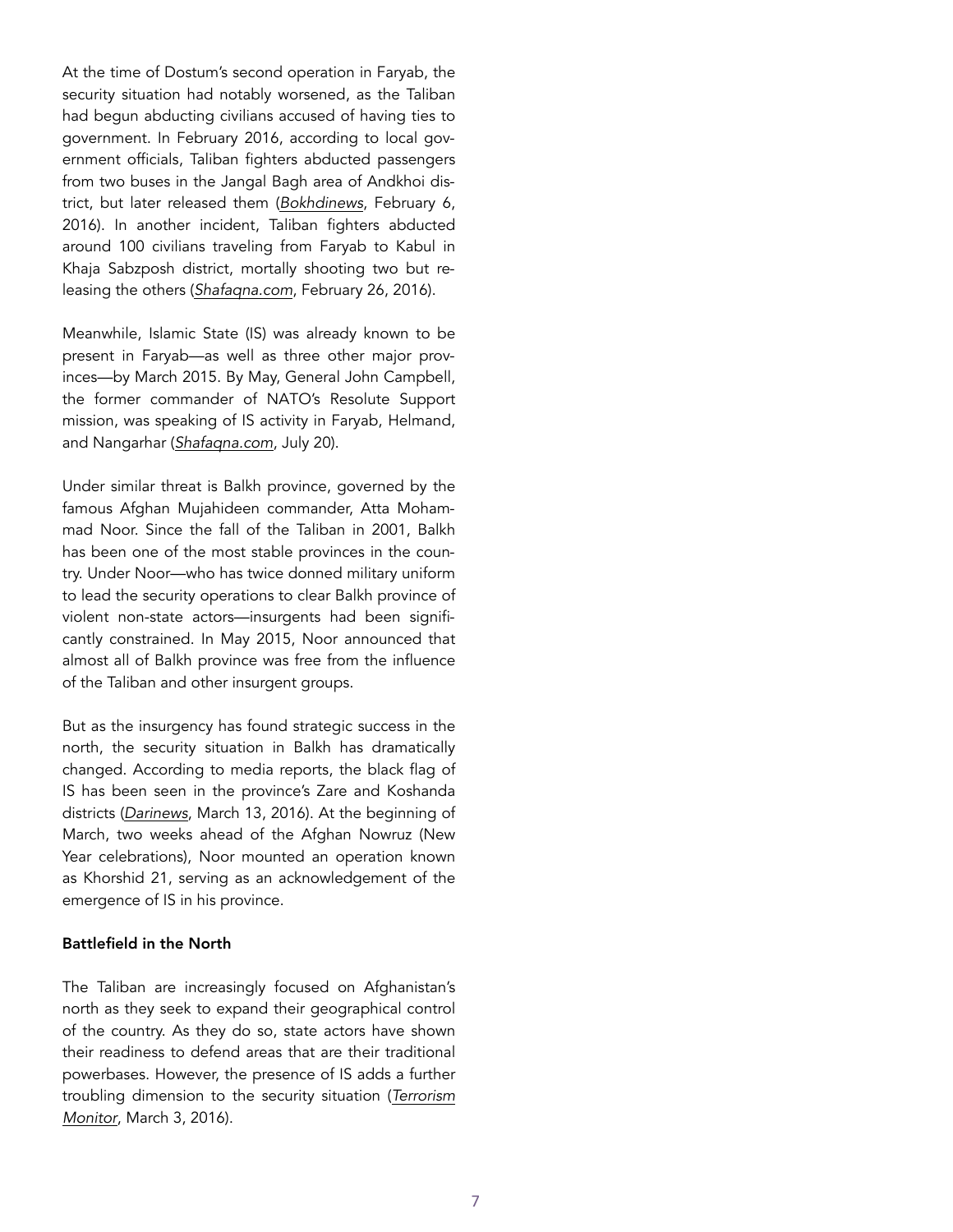# Libya's Political Turmoil Allows Islamic State to Thrive

#### *Nathaniel Barr and David Greenberg*

Islamic State (IS) has experienced fits and starts in its efforts to expand beyond Syria and Iraq. As IS has tried to gain a foothold in new countries, it has encountered violent opposition from both state and non-state actors. In Algeria, state security forces decapitated IS's nascent *wilayat* (province), which suffered tremendous losses in a series of military operations in May 2015. In several other theaters, including Afghanistan, Somalia, and the Sahel, IS has run up against more powerful jihadist groups, which have aggressively targeted IS supporters. Libya, however, stands out as one of the group's few successes.

The Libyan civil conflict has created a political and security vacuum that IS has exploited, carving out strongholds in weakly governed areas such as Sirte and thereby further fueling instability. Its Syria and Iraq-based leadership (hereafter, IS Central) recognized the potential for growth in Libya early on and poured considerable resources into its Libyan *wilayat,* dispatching high-level officials to Sirte to manage the group's expansion and eventually redirecting hundreds of foreign fighters from Syria to Libya.

In turn, Sirte has become a hub for the group's North African operations. IS Central's interest in Sirte underscores the city's growing strategic value to the organization, and illustrates the group's ambitious plans for its Libyan *wilayat*.

## Sending in the Cavalry

In the spring of 2014, several hundred members of the al-Battar Brigade, a Libyan-led military unit based in Syria that pledged allegiance to IS, returned to the eastern Libyan city of Derna. There they established the Islamic Youth Shura Council, a jihadist group that quickly revealed its pro-IS sympathies. Though it is possible the al-Battar members returned of their own volition, it is more likely that IS Central dispatched these militants back to Libya with orders to establish an IS satellite in the country. Subsequently, in September 2014, IS Central sent two foreign officials—a Saudi and a Yemeni—to Derna to receive pledges of allegiance from Libyan IS supporters (*[al-Hayat](http://www.alhayat.com/Articles/5450419)*, November 3, 2014).

At around the same time, IS Central appointed Abu Nabil al-Anbari, a former Baathist who spent time in a U.S. prison in Iraq before rising through the IS ranks, to lead the group's operations in Libya. The appointment of a senior Iraqi to command IS in Libya is an indication that IS Central intends to oversee the group's expansion there, since it has had few qualms appointing locals elsewhere; the IS *wilayats* in Algeria, Afghanistan, and the Sinai Peninsula, for instance, have all been commanded by local militants.

To consolidate its territorial holdings in Sirte, IS Central has doubled down on its support for its Libyan affiliate, sending several high-ranking officials to direct operations in the country. Intelligence officials from the Libyan city of Misrata, which has been the target of multiple IS attacks, assert that IS Central sent a high-profile Iraqi official known only as Abu Omar alongside another Iraqi official from the city of Tikrit to Sirte in October 2015 to manage IS operations in the city. Upon arriving in Sirte, the Iraqi officials established both a *sharia* court and a taxation system in the city, suggesting that IS is looking to fully export its governance model from Iraq and Syria to Libya (*[DW](http://www.dw.com/en/islamic-state-holds-libyan-town-in-grip-of-terror/a-18926131)*, December 18, 2015).

Two prominent IS commanders followed Abu Omar to Libya; Abu Ali al-Anbari, one of Abu Bakr al-Baghdadi's top lieutenants, traveled to Libya by boat in early November 2015, according to multiple news outlets (al-Wasat Facebook page, November 10, 2015), while Abu Omar al-Shishani, IS's most prominent field commander, [was also reportedly in Libya in February 2016 \(](http://libyaprospect.com/index.php/2016/02/12/the-is-most-wanted-chechen-leader-arrives-in-sirte/)*Libya Prospect*, February 12, 2016). If true, al-Shishani presumably spent little time there before returning to Syria, where he is thought to have been fatally wounded in a U.S. airstrike. Meanwhile, Turki al-Binali, one of IS's most influential religious clerics, is rumored to have been in Libya in 2015, as well (*[al-Wasat](http://www.alwasat.ly/ar/news/libya/89059/)*, December 13, 2015).

The fact that IS dispatched al-Anbari, al-Binali, and al-Shishani to Libya reflects IS's commitment to its Libyan affiliate, and bolsters predictions that IS is preparing Libya as a fall-back option in the event the group loses further ground in Syria and Iraq.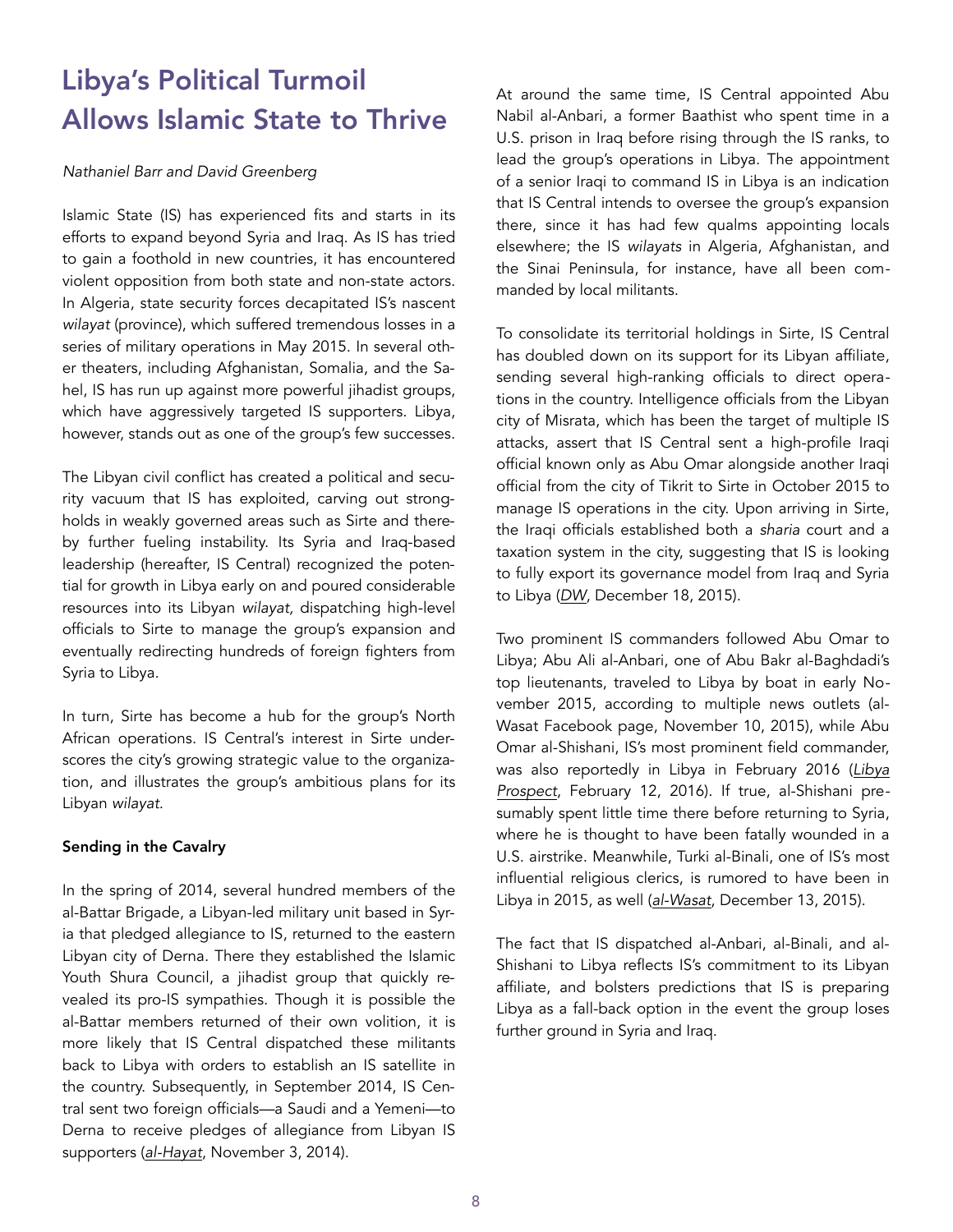#### Command and Control

With high-level IS officials moving in and out of Libya, Sirte has become a central hub within the IS Africa network.

The relationship between IS *wilayats* outside of Syria and Iraq remains difficult to define, but it appears that the Libyan *wilayat* has developed links with several IS *wilayats* operating in Africa, and may even be directing some of their activities. Sirte's relationship with Wilayat Gharb Ifriqiya—the Nigeria-based militant group commonly known as Boko Haram—provides an instructive example of the Libyan *wilayat*'s African connections. According to Jacob Zenn, a Jamestown Foundation analyst who studies jihadist groups in Africa, approximately 80-200 Wilayat Gharb Ifriqiya members have traveled to Sirte to join IS (*[CTC Sentinel](https://www.ctc.usma.edu/posts/wilayat-west-africa-reboots-for-the-caliphate)*, August 21, 2015). Moreover, a well-connected Nigerian blogger alleged that Wilayat Gharb Ifriqiya is now being led by a Libyan militant who had helped to facilitate the Nigerian group's pledge of allegiance to IS in March 2015 (*[Fulan's Sitrep](http://fulansitrep.com/2015/08/05/august-5th-2015-sitrep/)*, August 5, 2015). A former Nigerian militant similarly claimed that Wilayat Gharb Ifriqiya now answers to IS commanders in Libya. [1]

IS officials in Sirte may also be directing the activities of Wilayat Sinai, the group formerly known as Ansar Bayt al-Maqdis. In February 2016, a security official in North Sinai told an Egyptian newspaper that he had intercepted phone calls between Wilayat Sinai militants that indicated that Wilayat Sinai was receiving instructions from Libya-based officials (al-Watan, February 9, 2016). It has not been possible to verify the accuracy of this claim, but it would not be surprising if IS's Libyan *wilayat* had assumed command responsibilities for other IS operations in Africa, considering the direct links between IS Central and Libya.

#### Influx of Foreign Fighters

As IS has gained strength in Libya, the country has gone from being an exporter of foreign fighters to a destination for them, with IS Central playing a pivotal role in promoting migration [*hijrah*] to Libya and directing foreign fighter flows into the country. Libya had long served as a staging and training ground for foreign fighters heading to Syria, but in December 2014, IS Central reportedly instructed its Libyan *wilayat* to stop sending fighters to Syria and instead to focus on operations inside the country (*[Al-Jazeera](http://www.aljazeera.com/news/2016/02/isil-presence-libya-grows-5000-fighters-160205065745718.html)*, February 5, 2016). Shortly after, IS propagandists began encouraging foreign fighters from the surrounding region to move to Libya.

In December 2014, IS online supporters published an article highlighting the group's expansion in Libya, and providing basic instructions on traveling to IS strongholds in the country (*[Justpaste.it](https://justpaste.it/libi)*, December 15, 2014). In March 2015, IS released the eighth issue of Dabiq, its English-language online magazine, which featured an article on IS in Libya and noted that the country had "become an ideal land of *hijrah* for those who find difficulty making their way to Shām [Syria] particularly those of our brothers and sisters in Africa" (*[Dabiq](http://media.clarionproject.org/files/islamic-state/isis-isil-islamic-state-magazine-issue+8-sharia-alone-will-rule-africa.pdf)*, March 31, 2015). Subsequently, in April 2015, the media outlet for Wilayat Tarabulus (the official name for IS in Sirte and central Libya) released a video, entitled "Message to our Brothers in Tunisia," that called upon Tunisians to join IS forces in Libya (*[Jihadology](http://jihadology.net/2015/04/07/new-video-message-from-the-islamic-state-message-to-our-brothers-in-tunisia-wilayat-%2525E1%2525B9%2525ADarabulus/+&cd=1&hl=en&ct=clnk&gl=tr)*, April 7, 2015). The message indicates the group's primary objective in North Africa, at least at that time, was consolidating support in Libya, rather than expanding into Tunisia.

With IS urging migration to Libya and gaining ground in Sirte, foreign fighters from across the world have flooded into the country. In the summer of 2015, three British women arrived in Sirte and began issuing calls on social media for fellow Britons to join them, explaining that it was easier to travel to Libya than to Syria (Twitter, June 2015). A small number of French foreign fighters have also joined IS in Sirte (*[RTL](http://www.rtl.fr/actu/international/etat-islamique-pourquoi-la-libye-est-une-terre-propice-au-jihad-aux-portes-de-l-europe-7782141231)*, March 3 2016). Meanwhile, Libya has become a central hub for foreign fighters from across Africa. Tunisians likely make up the largest contingent of IS foreign fighters in Libya—one estimate put the number of Tunisian foreign fighters in Libya at between 1,000 and 1,500 (*[UN Working Group](http://www.ohchr.org/EN/NewsEvents/Pages/DisplayNews.aspx?NewsID=16219&LangID=E)*, July 2015). Fighters from as far afield as Kenya and Senegal have also traveled, or attempted to travel, to Libya to fight with IS. [2] [3]

In January 2016, U.S. intelligence officials assessed that —throughout the latter part of 2015—IS Central had sent several hundred foreign fighters originally destined for Syria to Libya (*[New York Times](http://www.nytimes.com/2016/01/19/world/middleeast/in-libya-us-courts-unreliable-allies-to-counter-isis.html?_r=0)*, January 18, 2016). This revelation was remarkable, especially considering that IS Central's decision to redeploy fighters to Libya came at a time when the group was facing mounting military pressure in Syria and Iraq, and further demon